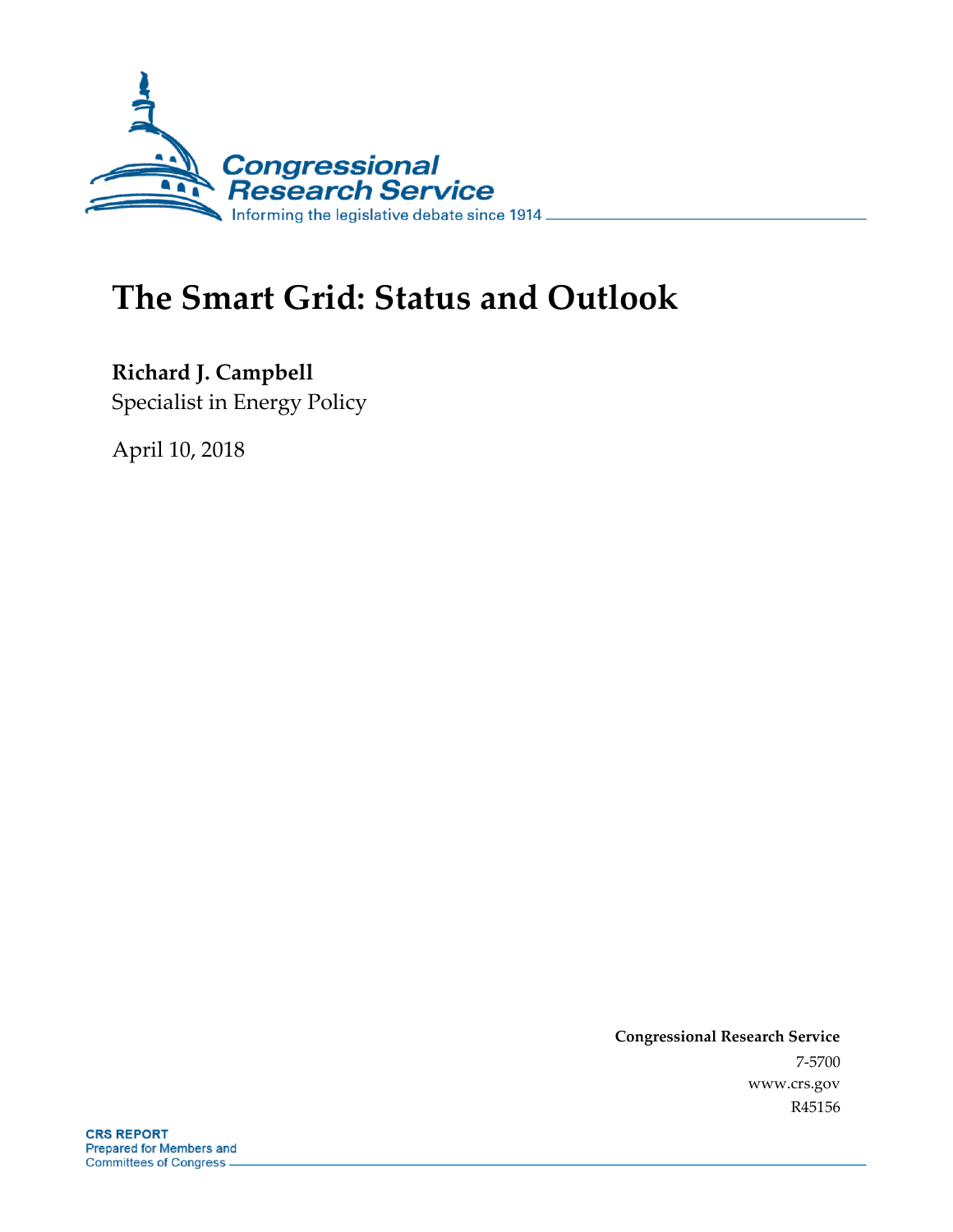# **Summary**

The electrical grid in the United States comprises all of the power plants generating electricity, together with the transmission and distribution lines and systems that bring power to end-use customers. The "grid" also connects the many publicly and privately owned electric utility and power companies in different states and regions of the United States. However, with changes in federal law, regulatory changes, and the aging of the electric power infrastructure as drivers, the grid is changing from a largely patchwork system built to serve the needs of individual electric utility companies to essentially a national interconnected system, accommodating massive transfers of electrical energy among regions of the United States.

The modernization of the grid to accommodate today's more complex power flows, serve reliability needs, and meet future projected uses is leading to the incorporation of electronic intelligence capabilities for power control purposes and operations monitoring. The "Smart Grid" is the name given to this evolving intelligent electric power network. The U.S. Department of Energy (DOE) describes the Smart Grid as "an intelligent electricity grid—one that uses digital communications technology, information systems, and automation to detect and react to local changes in usage, improve system operating efficiency, and, in turn, reduce operating costs while maintaining high system reliability."

In 2007, Congress passed the Energy Independence and Security Act (P.L. 110-140). Title XIII of the act described characteristics of the Smart Grid and directed DOE to establish a Smart Grid Investment Matching Grant (SGIG) program to help support the modernization of the nation's electricity system.

In 2014, DOE concluded that the adoption of Smart Grid technologies was accelerating but at varying rates "depending largely on decision-making at utility, state, and local levels." DOE noted that the nation's electricity system is in the midst of "potentially transformative change," with challenges for Smart Grid deployment remaining with respect to grid-connected renewable and distributed energy sources and adaptability to current and future consumer-oriented applications.

Costs of deploying the Smart Grid remains an issue, and study estimates vary. While some DOE programs have supported grid modernization, Congress has not explicitly appropriated funding for deployment of the Smart Grid since the American Recovery and Reinvestment Act of 2009 (P.L. 111-5). In its 2014 study, DOE estimated historical and forecast investment in the Smart Grid as approximately \$32.5 billion between 2008 and 2017, averaging \$3.61 billion annually in the period. If this level of investment remains constant, it would put spending well below levels the Electric Power Research Institute (in 2011) and the Brattle Group (in 2008) estimated were needed to fully build the Smart Grid by approximately 2030. From 2010 to 2015, \$3.4 billion in SGIG grants supported 99 projects resulting in \$8 billion in grid modernization.

Congress could provide funding to help bridge the funding gap if it chooses to accelerate adoption of the Smart Grid. A number of near-term trends—including electric vehicles, environmental concerns, and the ability of customers to take advantage of real-time pricing programs to reduce consumer cost and energy demand—would benefit from investments in Smart Grid enabled technologies.

While concerns such as cybersecurity and privacy exist, most electric utilities appear to view Smart Grid systems positively. Costs could be reduced and system resiliency improved by further integration of automated switches and sensors, even considering the cost of a more cybersecure environment. But with the potentially high costs of a formal transition, some see the deployment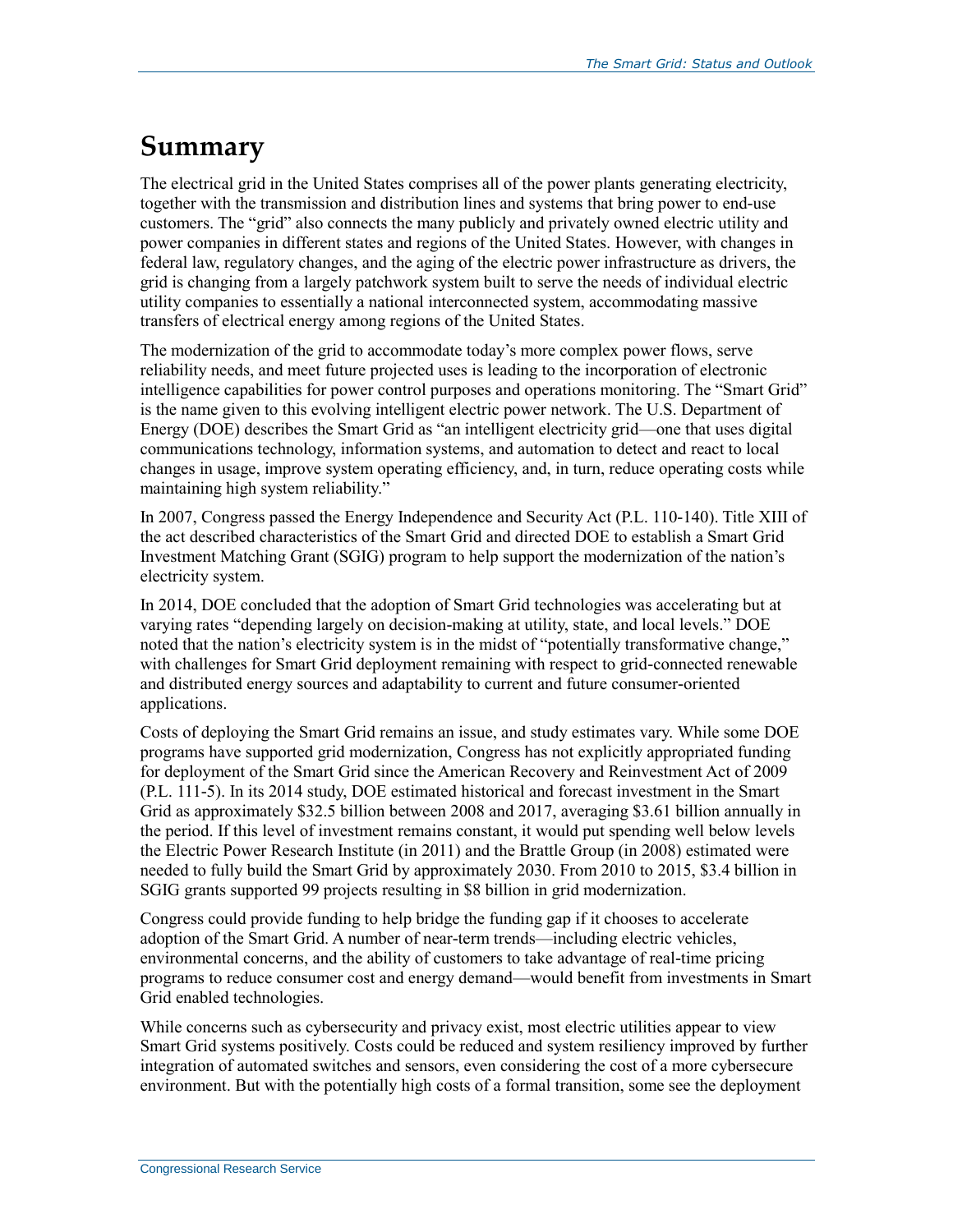of the Smart Grid continuing much the same as it has, with a gradual modernization of the system as older components are replaced.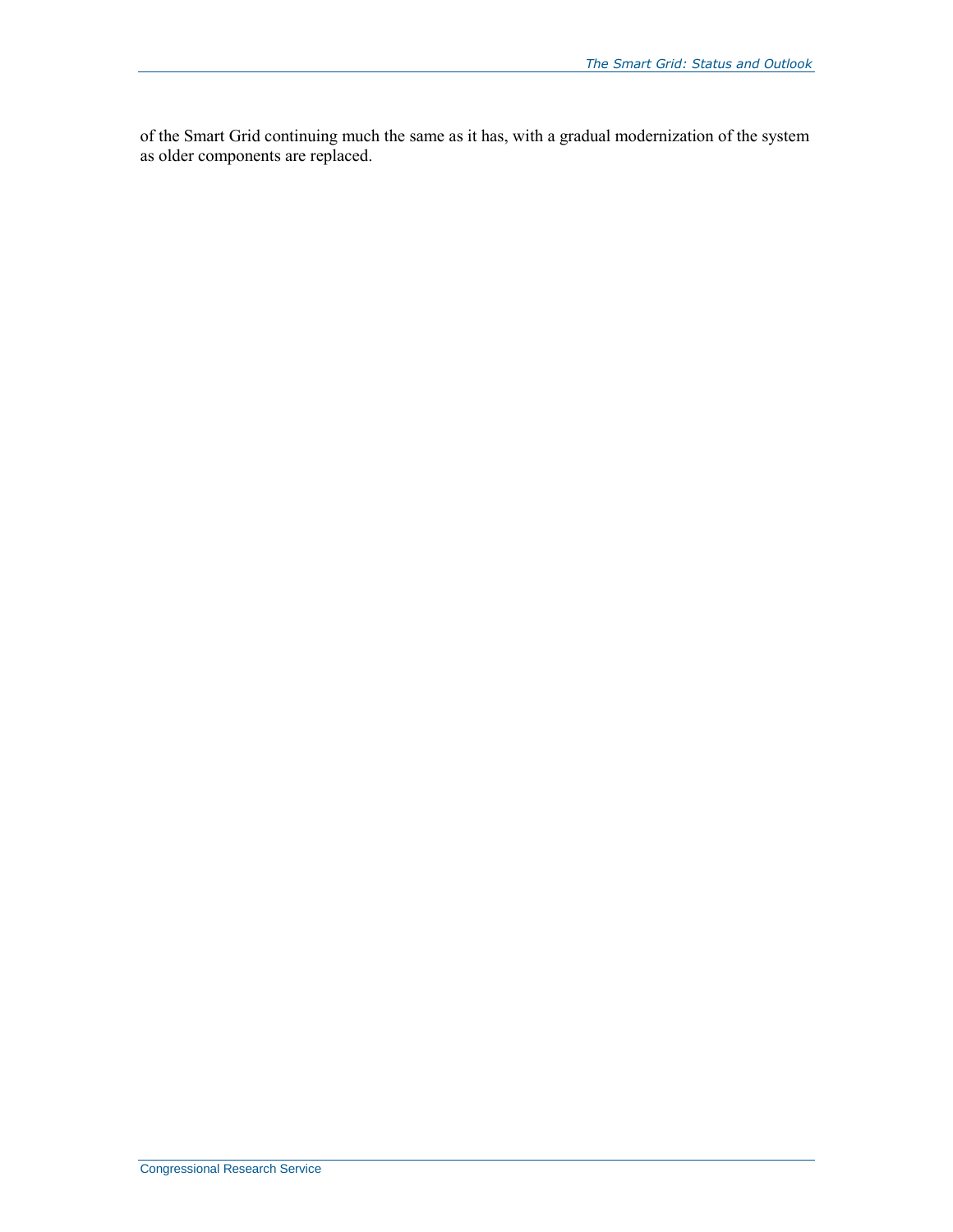# **Contents**

### Figures

### **Tables**

|--|--|--|--|

#### Contacts

|--|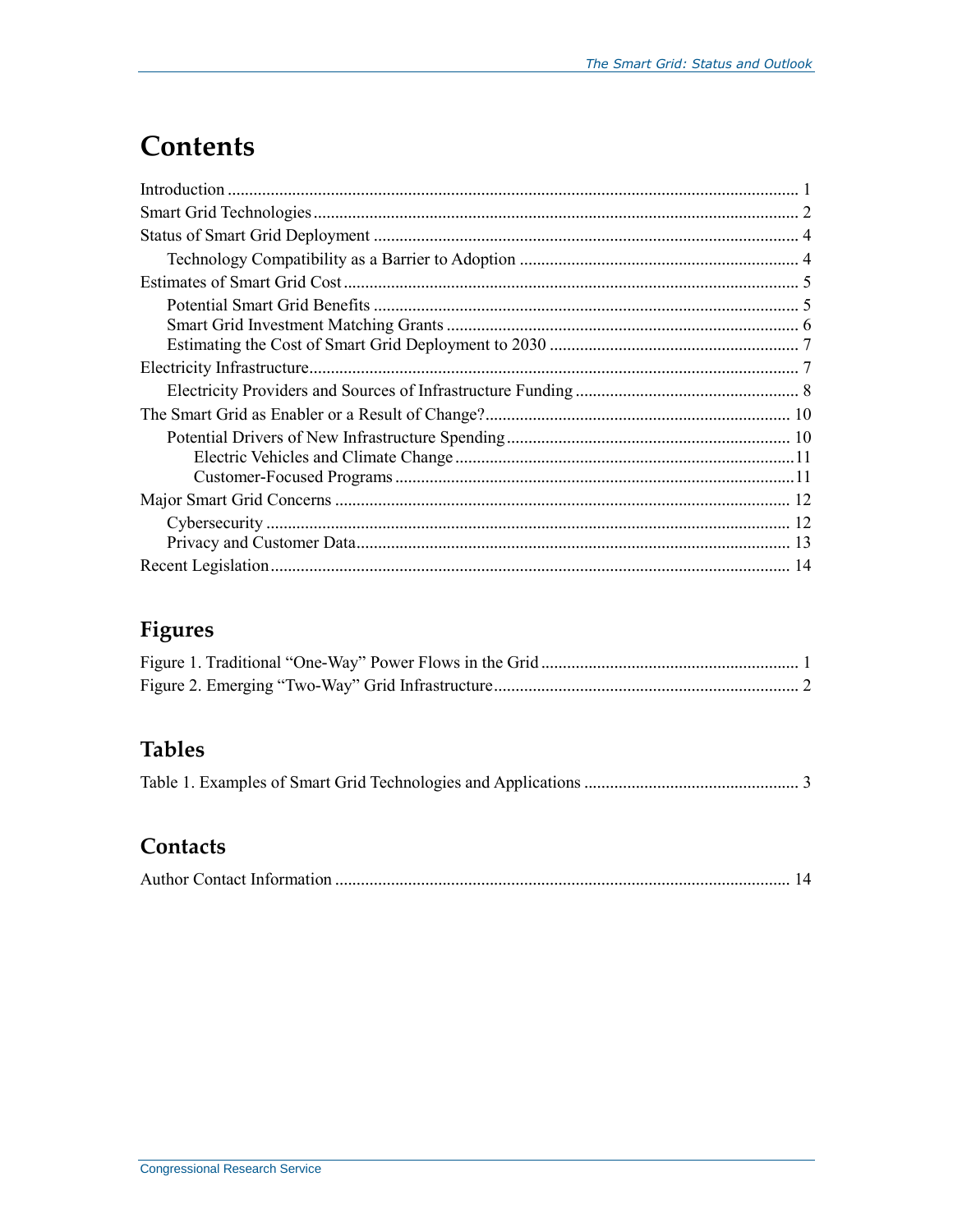# **Introduction**

The electrical grid in the United States comprises all of the power plants generating electricity, together with the transmission and distribution lines and systems that bring power to end-use customers. The "grid" also connects the many publicly and privately owned electric utility and power companies in different states and regions of the United States. However, with changes in federal law, regulatory changes, and the aging of the electric power infrastructure as drivers, the grid is changing from a largely patchwork system built to serve the needs of individual electric utility companies to essentially a national interconnected system, accommodating massive transfers of electrical energy among regions of the United States.

The modernization of the grid to accommodate today's power flows, serve reliability needs, and meet future projected uses is leading to the incorporation of electronic intelligence capabilities for power control purposes and operations monitoring. The "Smart Grid" is the name given to this evolving intelligent electric power network, with digital technologies increasingly replacing analog devices, thus enabling Smart Grid hardware and software functions.

The U.S. Department of Energy (DOE) describes the Smart Grid as "an intelligent electricity grid—one that uses digital communications technology, information systems, and automation to detect and react to local changes in usage, improve system operating efficiency, and, in turn, reduce operating costs while maintaining high system reliability."<sup>1</sup>

The Smart Grid is viewed as a modernization of the nation's power grid by the Edison Electric Institute (EEI), the trade association of the U.S. investor-owned utilities, which serve approximately 68% of U.S. electricity customers. EEI states that "[t]he modern grid will utilize telecommunications and information technology infrastructure to enhance the reliability and efficiency of the electric delivery system. The smart grid will meet the growing electricity needs of our digital economy more effectively."<sup>2</sup>

<span id="page-4-0"></span>



**Source:** DOE, *Quadrennial Energy Review Report: An Integrated Study of the U.S. Electricity System*, January 2017.

Smart Grid technologies are seen as necessary to handle the more complex power flows on the modern grid. The grid was originally designed by electric utilities to serve customers within the same state, and as shown in **[Figure 1](#page-4-0)**, electricity flowed in one direction from power plants to customers. Over time, the grid expanded as utilities formed power pools to interconnect their

Transforming%20the%20Nation%27s%20Electricity%20System-

<sup>1</sup> DOE, *Transforming the Nation's Electricity System: The Second Installment of the Quadrennial Energy Review*, January 2017, p. S-4, https://energy.gov/sites/prod/files/2017/01/f34/

The%20Second%20Installment%20of%20the%20Quadrennial%20Energy%20Review—%20Full%20Report.pdf.

<sup>2</sup> EEI, *What Is the Smart Grid?*, 2017, http://smartgrid.eei.org/Pages/FAQs.aspx#grid.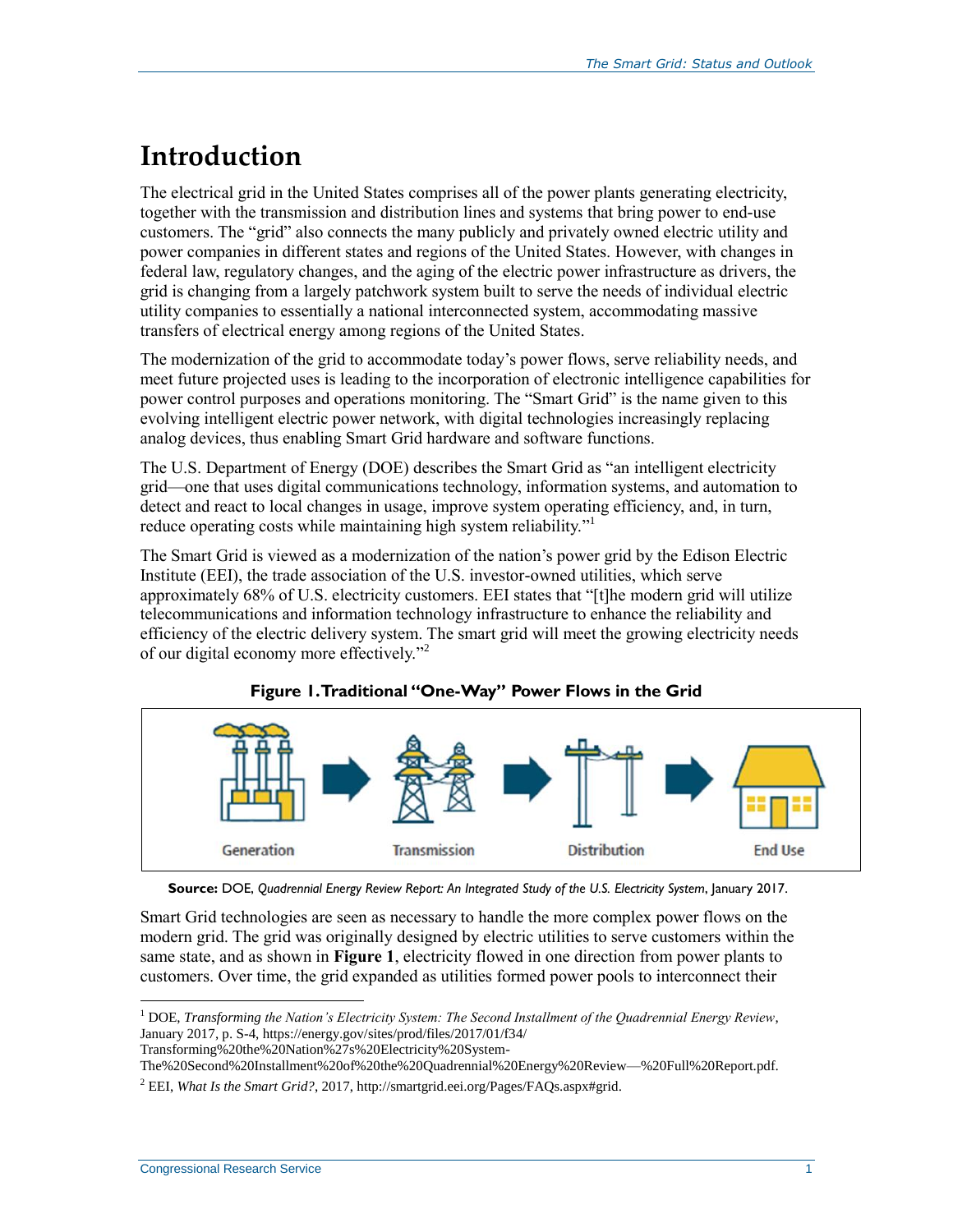transmission systems to share power generation resources. In the closing decades of the last century, with the advent of competition in the electricity industry and power marketing and the development of regional transmission organizations serving multi-state areas, large regional power flows began to dominate transmission systems.

<span id="page-5-0"></span>



**Source:** DOE, *Quadrennial Energy Review Report: An Integrated Study of the U.S. Electricity System*, January 2017. **Note:** Distributed energy resources are small, modular, energy generation and storage technologies that provide electric capacity or energy near the consumer of electricity.

Now, with increasing two-directional power flows (as illustrated in **[Figure 2](#page-5-0)**), the grid is being augmented with new technologies to manage an evolving system with many potential points for electricity generation, demand response, $3$  and energy storage.

## **Smart Grid Technologies**

DOE summarizes Smart Grid technologies as being able to "monitor, protect, and automatically optimize the operation of its interconnected elements, including central and distributed generation; transmission and distribution systems; commercial and industrial users; buildings; energy storage; electric vehicles; and thermostats, appliances, and consumer devices."<sup>4</sup> These

<sup>&</sup>lt;sup>3</sup> "Demand response programs are incentive-based programs that encourage electric power customers to temporarily reduce their demand for power at certain times in exchange for a reduction in their electricity bills. Some demand response programs allow electric power system operators to directly reduce load, while in others, customers retain control. Customer-controlled reductions in demand may involve actions such as curtailing load, operating onsite generation, or shifting electricity use to another time period. Demand response programs are one type of demand-side management, which also covers broad, less immediate programs such as the promotion of energy-efficient equipment in residential and commercial sectors." See Energy Information Administration, *Glossary*, 2017, https://www.eia.gov/ tools/glossary/index.php.

<sup>4</sup> DOE, *QER Report: Energy Transmission, Storage, and Distribution Infrastructure*, April 2015, https://energy.gov/ (continued...)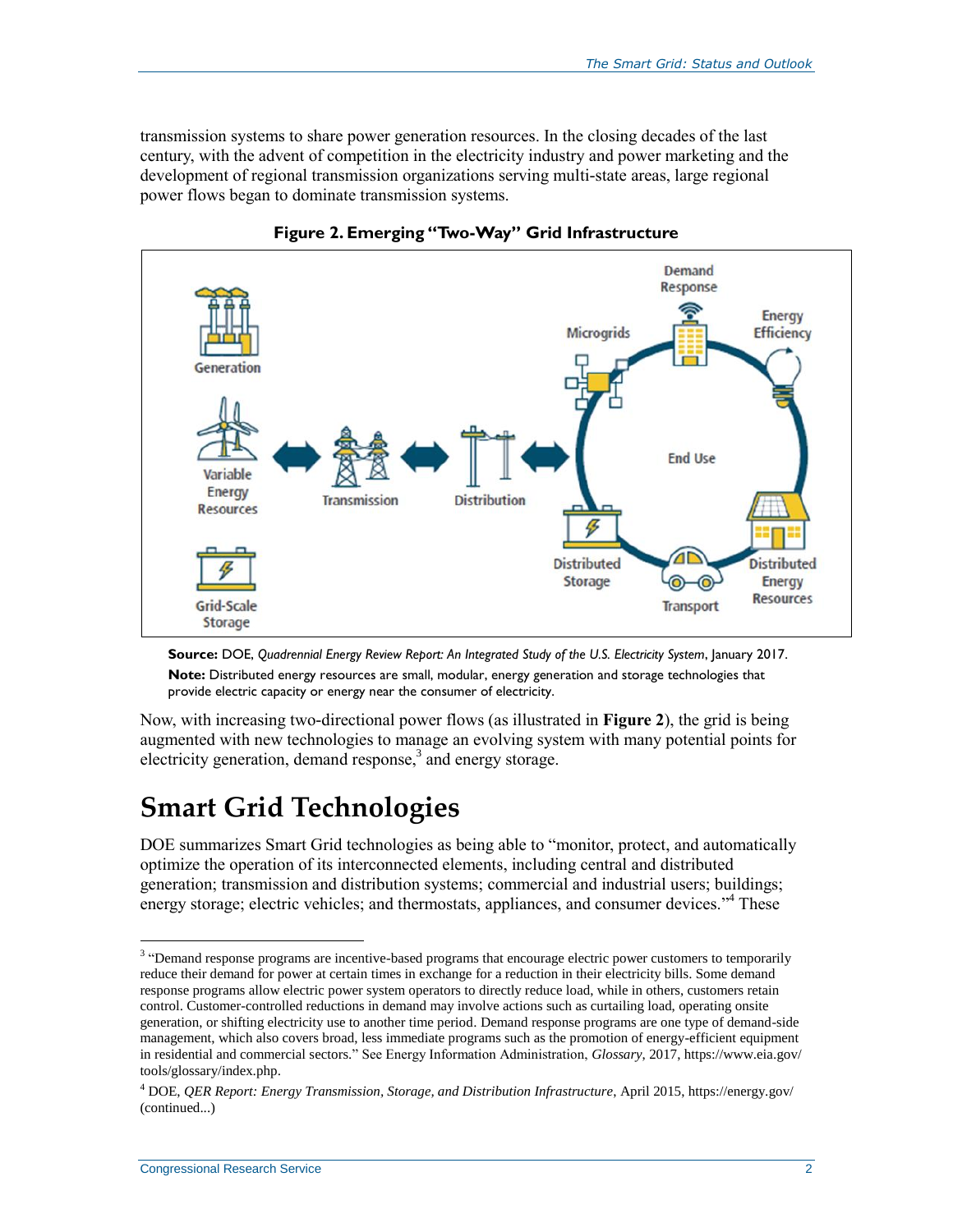technologies will include both new and redesigned technologies, such as phasor measurement units and advanced meters, which are expected to increase electric system reliability, flexibility, and grid resiliency.

Within the delivery portion of the electric grid, smart grid technology is enabling sizable improvements in distribution and transmission automation. Emerging technologies on the distribution grid (whether digital communications, sensors, control systems, digital "smart" meters, distributed energy resources, greater customer engagement, etc.) present both technical and policy challenges and opportunities for the delivery of energy services.<sup>5</sup>

According to DOE, there are likely to be many other opportunities to infuse advanced technology into key operating elements of the grid, and some of these technologies are described in **[Table 1](#page-6-0)**.

<span id="page-6-0"></span>

| <b>Grid Component/Opportunity</b>                 | <b>Description</b>                                                                                                                                                                                                                              |
|---------------------------------------------------|-------------------------------------------------------------------------------------------------------------------------------------------------------------------------------------------------------------------------------------------------|
| AC/DC power flow controllers/converters           | Technologies that adjust power flow at a more detailed<br>and granular level than simple switching.                                                                                                                                             |
| Advanced multi-mode optimizing controls           | Controls capable of integrating multiple objectives and<br>operating over longer time horizons, to replace simple<br>manual and tuning controls, or controls that operate<br>based only on conditions at single points in time.                 |
| Bilaterally fast storage                          | Energy storage in which charge and discharge rates are<br>equally fast and thus more flexible.                                                                                                                                                  |
| Control frameworks                                | New hybrid centralized/distributed control elements and<br>approaches.                                                                                                                                                                          |
| Management of meta-data, including network models | New tools for obtaining, managing, and distributing grid<br>meta-data, including electric network models.                                                                                                                                       |
| Synchronized distribution sensing                 | Synchronization of measurements in order to provide<br>more accurate snapshots of what is happening on the<br>grid.                                                                                                                             |
| Transactive buildings                             | Buildings with controls and interfaces that connect and<br>coordinate with grid operations in whole-grid<br>coordination frameworks.                                                                                                            |
| "X"-to-grid interface and integration             | Interface technologies, tools, and standards for the<br>general connection of energy devices to power grids;<br>includes integrated mechanisms for coordinating those<br>devices with grid operations in whole-grid coordination<br>frameworks. |
| Distribution System Operation                     | Structure for clear responsibility for distributed<br>reliability.                                                                                                                                                                              |

#### **Table 1. Examples of Smart Grid Technologies and Applications**

**Source:** DOE, *QER Report: Energy Transmission, Storage, and Distribution Infrastructure,* Table 3-1, Examples of Key Technologies for the Grid of the Future, https://energy.gov/sites/prod/files/2015/04/f22/ QER%20ch3%20final\_0.pdf.

l

<sup>(...</sup>continued)

sites/prod/files/2015/04/f22/QER%20ch3%20final\_0.pdf.

<sup>5</sup> DOE, *QER Report*, pp. 3-13.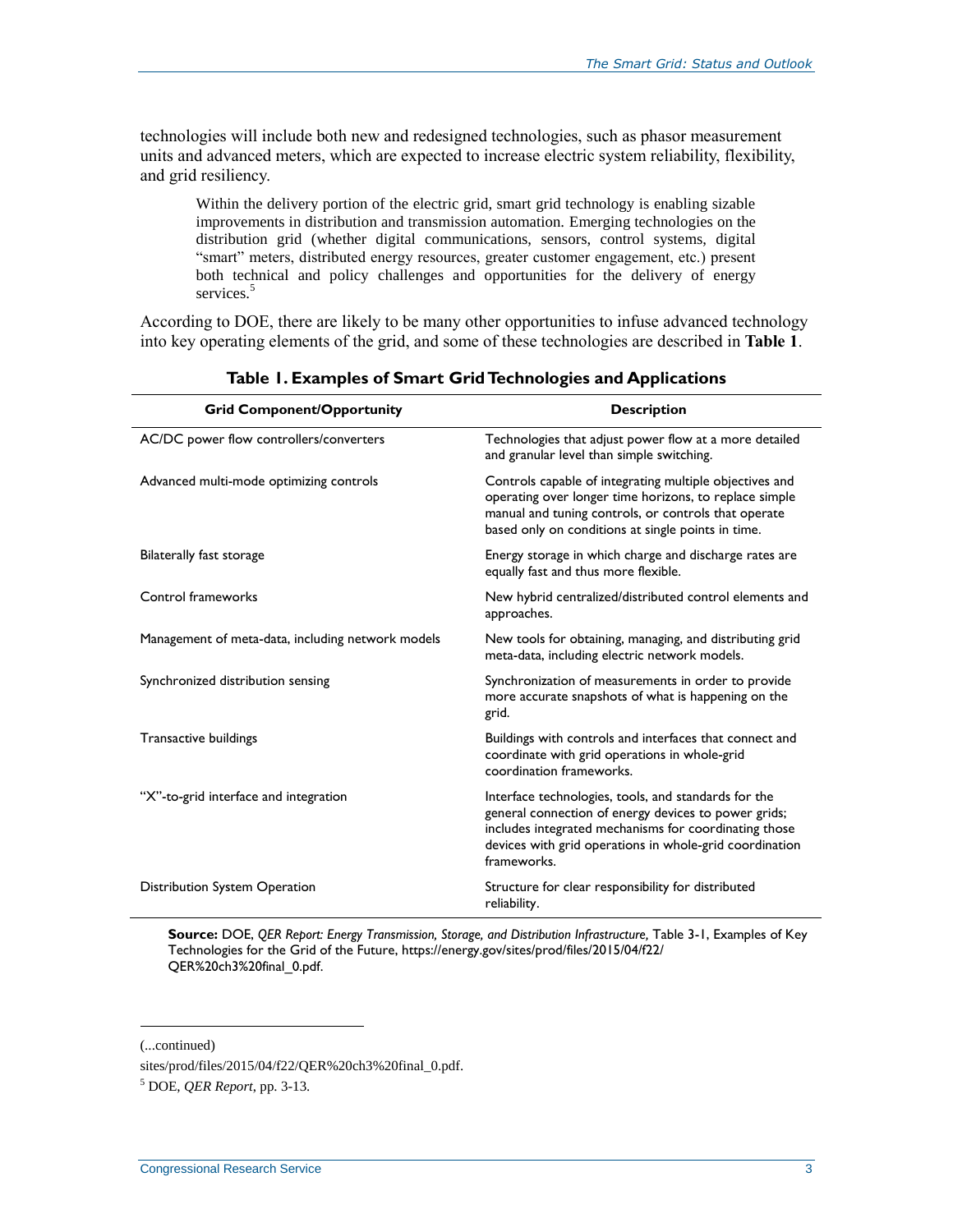# **Status of Smart Grid Deployment**

In 2014, DOE issued a report assessing the status of Smart Grid deployment, concluding that the adoption of Smart Grid technologies (i.e., digital sensing, communications, and control technologies) was accelerating but at varying rates "depending largely on decision-making at utility, state, and local levels."<sup>6</sup> DOE noted that the nation's electricity system is in the midst of "potentially transformative change," with challenges for Smart Grid deployment remaining with respect to the incorporation of grid-connected renewable and distributed energy sources and adaptability to current and future consumer-oriented applications.<sup>7</sup>

A study by the RAND Corporation discussed hurdles to Smart Grid adoption, noting that cost was among the primary barriers:

Our findings suggest that, although the benefits of the smart grid are likely positive on net when viewed from a societal standpoint, several barriers to adoption (i.e., costs) can reduce the size of the overall benefits and create both winners and losers across households and other consumers. Technical solutions at the transmission and distribution levels (such as the increased ability to monitor the system for problems and incorporate intermittent renewable energy sources) can provide some benefits to both utilities and customers (through passed through savings), and the efficiency benefits associated with real-time pricing and demand response enabled by smart-grid technologies can be significant.<sup>8</sup>

#### **Technology Compatibility as a Barrier to Adoption**

In 2007, Congress passed the Energy Independence and Security Act (EISA; [P.L. 110-140\)](http://www.congress.gov/cgi-lis/bdquery/R?d110:FLD002:@1(110+140)). EISA directed the National Institute of Standards and Technology (NIST) to develop a set of standards to help ensure the compatibility of Smart Grid technologies.<sup>9</sup> The Federal Energy Regulatory Commission (FERC) was authorized to adopt a set of interoperability standards that NIST would develop based on recommendations of the Smart Grid Federal Advisory Committee (SGAC). In 2010, NIST developed a set of recommended interoperability standards and presented these to FERC.<sup>10</sup> FERC did not adopt the recommended standards largely due to cybersecurity and other concerns expressed by industry and state stakeholders.<sup>11</sup> The SGAC continues to work on developing and recommending standards that might meet interoperability and cybersecurity goals.<sup>12</sup>

<sup>6</sup> DOE, *2014 Smart Grid System Report*, August 2014, https://www.smartgrid.gov/files/2014-Smart-Grid-System-Report.pdf.

<sup>7</sup> DOE, *2014 Smart Grid System Report*, p. 17.

<sup>8</sup> Christopher Guo, Craig A. Bond, and Anu Narayanan, *The Adoption of New Smart-Grid Technologies: Incentives, Outcomes, and Opportunities*, RAND Corporation, 2015, p. xii, https://www.rand.org/pubs/research\_reports/ RR717.html.

<sup>&</sup>lt;sup>9</sup> "Such protocols and standards shall further align policy, business, and technology approaches in a manner that would enable all electric resources, including demand-side resources, to contribute to an efficient, reliable electricity network." See EISA, §1305.

<sup>&</sup>lt;sup>10</sup> The proposed standards focused on protocols for data exchange between devices, networks and control centers, and common data formats to facilitate substation automation, communication, and addressing the cybersecurity implications of all proposed standards.

<sup>11</sup> U.S. Government Accountability Office, *Electricity Grid Modernization*, GAO-11-117, January 2011, p. 17, https://www.ferc.gov/industries/electric/indus-act/smart-grid/gao-report.pdf.

<sup>12</sup> NIST, *Smart Grid Federal Advisory Committee*, 2018, https://www.nist.gov/engineering-laboratory/smart-grid/ (continued...)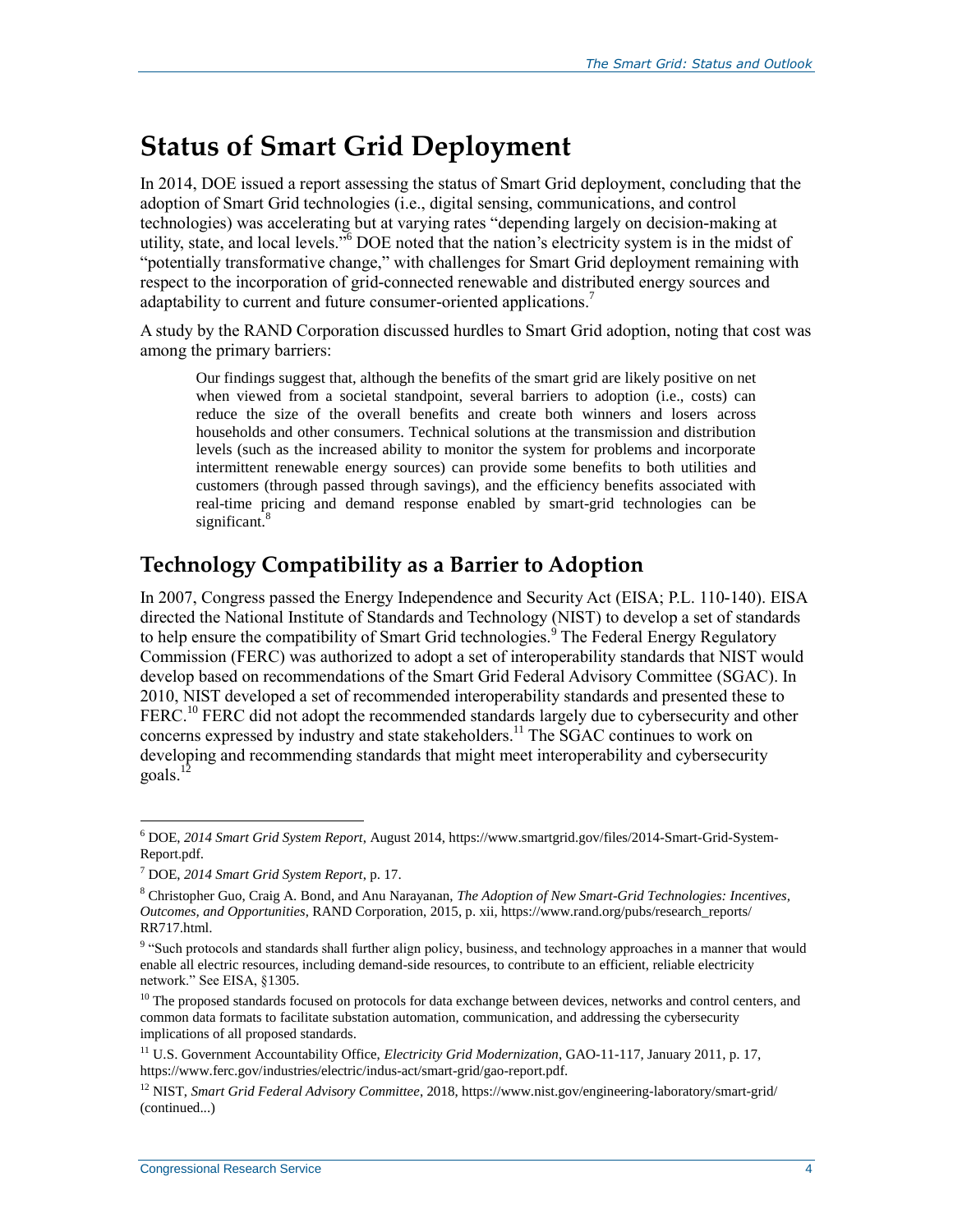# **Estimates of Smart Grid Cost**

Estimating costs for Smart Grid systems can be difficult given that digital technologies are constantly evolving and must be designed or augmented for cybersecurity. That said, two recent estimates illustrate a range of costs for building the Smart Grid.

In 2011, the Electric Power Research Institute (EPRI) estimated that \$338 billion to \$476 billion over a 20-year period would be required for a "fully functioning Smart Grid."<sup>13</sup> The estimate includes preliminary amounts of \$82 billion to \$90 billion for transmission systems and substations, \$232 billion to \$339 billion for distribution systems, and \$24 billion to \$46 billion for consumer systems. 14

Previously, the Brattle Group had estimated in 2008 that the electric utility industry "will need to make a total infrastructure investment of \$1.5 trillion to \$2.0 trillion by 2030" in its "realistically achievable potential" (RAP) efficiency base case scenario.<sup>15</sup> As part of that investment, Brattle identified \$880 billion in transmission and distribution system modernization to integrate renewable energy and continue the installation of the Smart Grid.<sup>16</sup>

### **Potential Smart Grid Benefits**

EPRI estimated that investments between \$338 billion and \$476 billion could result in net benefits between \$1,294 billion and \$2,028 billion for a benefit-to-cost ratio between 2.8 and 6.0. EPRI's study described the potential benefits of the Smart Grid as follows:

**Allows Direct Participation by Consumers.** The Smart Grid consumer is informed, modifying the way they use and purchase electricity. They have choices, incentives, and disincentives.

**Accommodates all Generation and Storage Options.** The Smart Grid accommodates all generation and storage options.

<sup>(...</sup>continued)

smart-grid-federal-advisory-committee.

<sup>&</sup>lt;sup>13</sup> EPRI states that since the present grid "was not designed to meet the needs of a restructured electricity marketplace, the increasing demands of a digital society, or the increased use of renewable power production," the Smart Grid will require the modernization of the "electricity delivery system so that it monitors, protects, and automatically optimizes the operation of its interconnected elements—from the central and distributed generator through the high-voltage transmission network and the distribution system, to industrial users and building automation systems, to energy storage installations, and to end-use consumers and their thermostats, electric vehicles, appliances, and other household devices." EPRI, *Estimating the Costs and Benefits of the Smart Grid*, 2011, p. 1-1, https://www.smartgrid.gov/files/ Estimating Costs Benefits Smart Grid Preliminary Estimate In 201103.pdf.

<sup>14</sup> EPRI, *Estimating the Costs and Benefits of the Smart Grid*, p. 1-4.

<sup>&</sup>lt;sup>15</sup> Brattle defined its RAP base case scenario as "realistically achievable potential for [energy efficiency/distributed resources (EE/DR)] programs, but does not include any new federal carbon policy. This scenario includes a forecast of likely customer behavior and takes into account existing market, financial, political, and regulatory barriers that are likely to limit the amount of savings that might be achievable through EE/DR programs. It is important to note that the RAP Efficiency Base Case Scenario is our most likely case in the absence of a new federal carbon policy." Marc W. Chupka et al., *Transforming America's Power Industry: The Investment Challenge 2010-2030*, Brattle Group (for the Edison Foundation), November 2008, p. vi, http://www.edisonfoundation.net/iei/publications/Documents/ Transforming\_Americas\_Power\_Industry.pdf.

<sup>16</sup> Chupka et al., *Transforming America's Power Industry*, p. xi.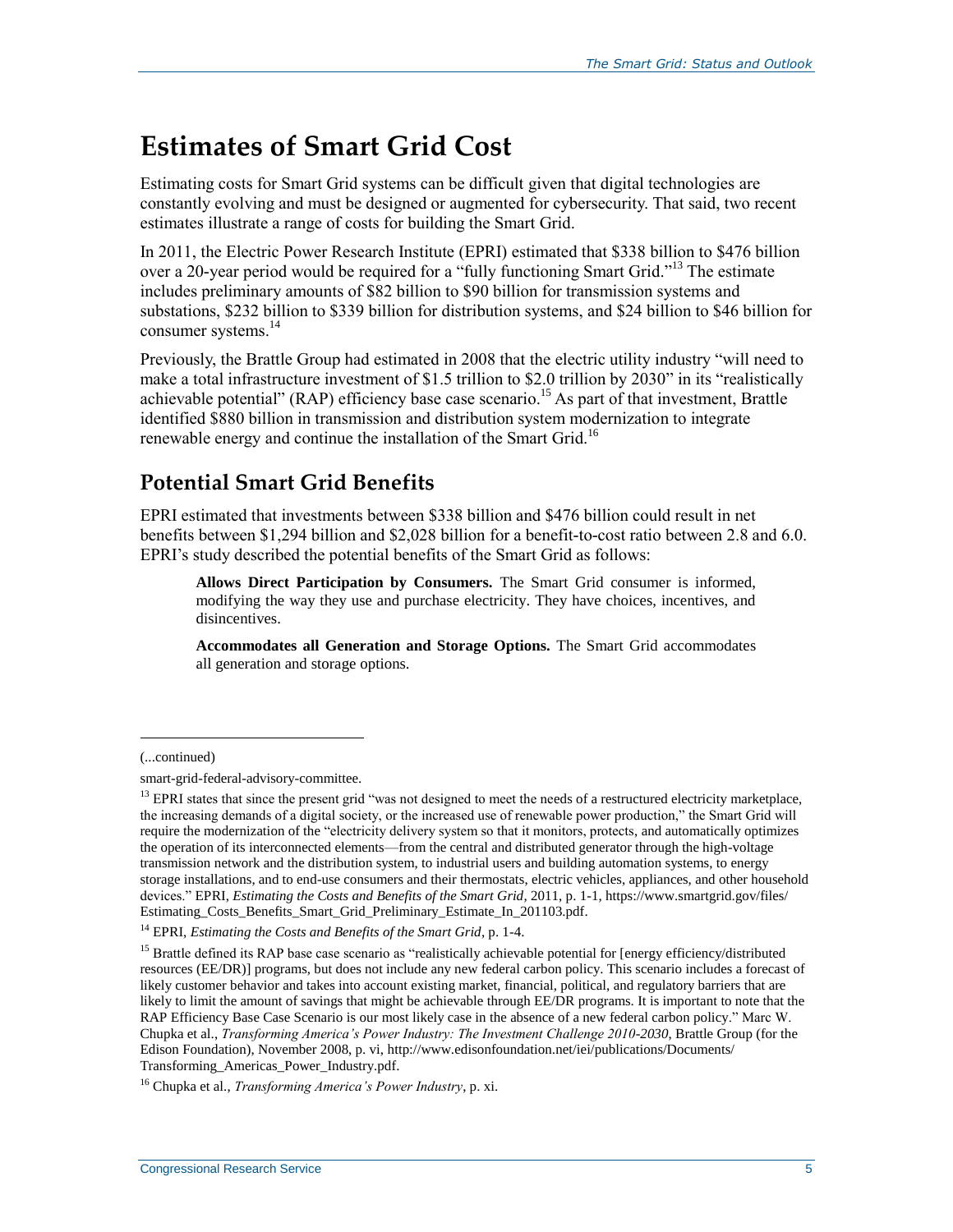**Enables New Products, Services, and Markets.** The Smart Grid enables a market system that provides cost-benefit tradeoffs to consumers by creating opportunities to bid for competing services.

**Provides Power Quality for the Digital Economy.** The Smart Grid provides reliable power that is relatively interruption-free.

**Optimizes Asset Utilization and Operational Efficiently.** The Smart Grid optimizes assets and operates efficiently.

**Anticipates and Responds to System Disturbances (Self-heal).** The Smart Grid independently identifies and reacts to system disturbances and performs mitigation efforts to correct them.

**Operates Resiliently against Attack and Natural Disaster.** The Smart Grid resists attacks on both the physical infrastructure (substations, poles, transformers, etc.) and the cyber-structure (markets, systems, software, communications).<sup>1</sup>

DOE stated in its 2014 Smart Grid status report that "[t]echnology costs and benefits are still being determined and will continue to constrain decisions for deployment."<sup>18</sup>

Another study in 2009 by KEMA, Inc., stated its view of the potential benefits of the Smart Grid as follows:

[The] Smart Grid is universally understood to be the key enabling technology for the nation's ambitions for renewable energy development, electric vehicle adoption, and energy efficiency improvements.... [The] Smart Grid is to the electric energy sector what the Internet was to the communications sector and should be viewed and supported on that basis.<sup>19</sup>

#### **Smart Grid Investment Matching Grants**

Title XIII of EISA describes characteristics of the Smart Grid to help support the modernization of the nation's electricity system. EISA Section 1306 directed DOE to establish a Smart Grid Investment Grant (SGIG) program to "provide reimbursement of one-fifth (20 percent) of qualifying Smart Grid investments."

The American Recovery and Reinvestment Act of 2009 (ARRA; P.L. 111-5) increased potential federal matching for grants to "up to one-half  $(50 \text{ percent})$ ."<sup>20</sup> From 2010 to 2015, ARRA provided \$3.4 billion to fund 99 projects under the SGIG program resulting in \$8 billion in grid modernization. $21$ 

<sup>17</sup> EPRI, *Estimating the Costs and Benefits of the Smart Grid*, pp. 1-8.

<sup>18</sup> DOE, *2014 Smart Grid System Report*, p. 17.

<sup>19</sup> KEMA, Inc., *The U.S. Smart Grid Revolution: KEMA's Perspectives for Job Creation*, January 13, 2009, https://www.smartgrid.gov/files/The\_US\_Smart\_Grid\_Revolution\_KEMA\_Perspectives\_for\_Job\_Cre\_200907.pdf.

<sup>&</sup>lt;sup>20</sup> See ARRA Sec. 405. Amendments to Title XIII of EISA.

<sup>&</sup>lt;sup>21</sup> ARRA provided \$4.5 billion to DOE's Office of Electricity Reliability and Energy Delivery for Grid Modernization/Smart Grid/Electricity Storage, with \$3.4 billion going to the SGIG program. DOE, *Smart Grid Investment Grant (SGIG) Program Final Report*, December 2016, https://www.smartgrid.gov/document/ us\_doe\_office\_electricity\_delivery\_and\_energy\_reliability\_sgig\_final\_report.html.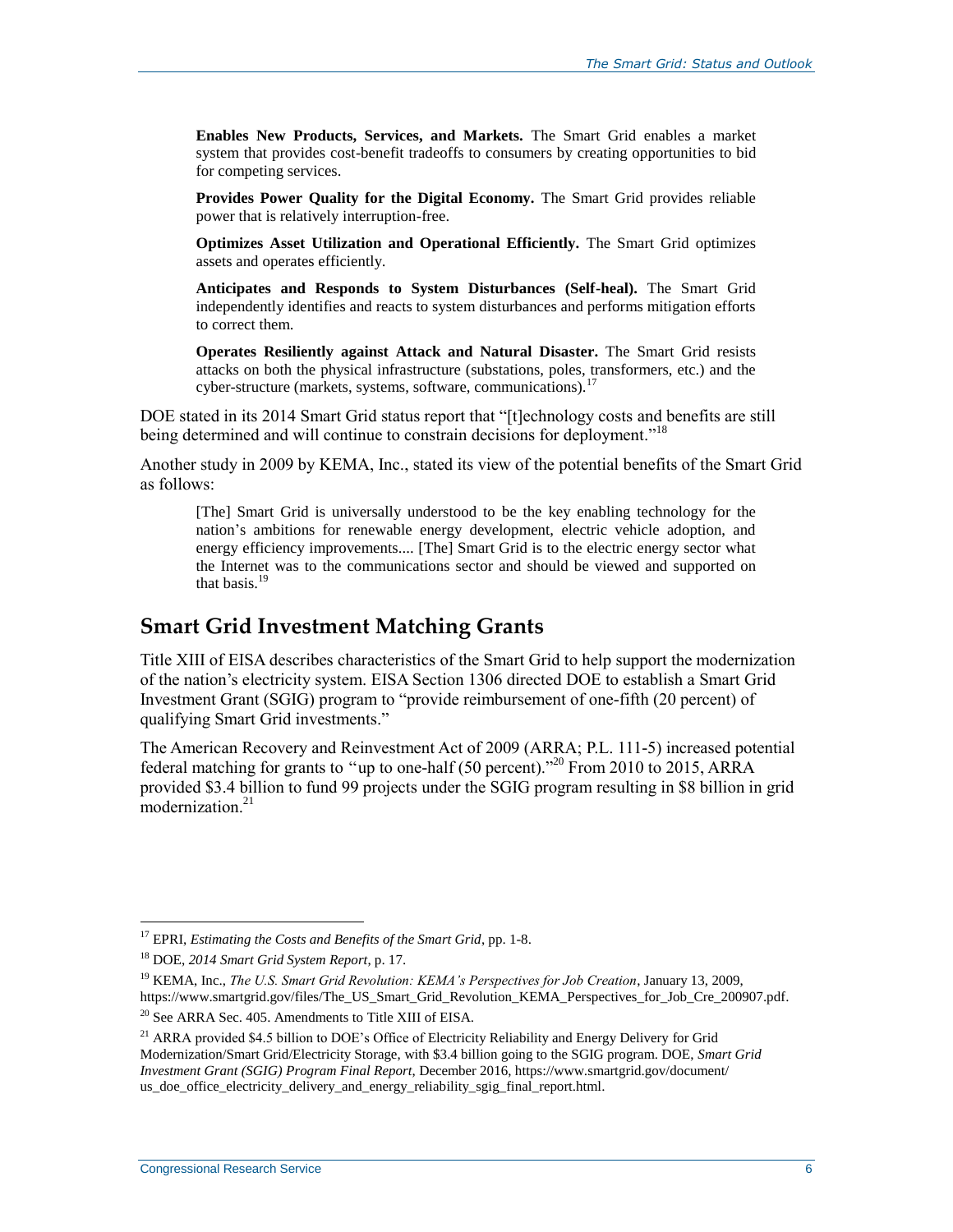#### **Estimating the Cost of Smart Grid Deployment to 2030**

The high cost of the Smart Grid is considered a primary barrier to its adoption. Smart Grid technologies and capabilities continue to be developed. The eventual costs of a Smart Grid buildout may therefore be influenced by new technologies that have yet to be deployed or current technologies that may be modified.

In its 2014 study, DOE estimated historical and forecast investment in the Smart Grid as approximately \$32.5 billion between 2008 and 2017, averaging \$3.61 billion annually in the period.<sup>22</sup> If this level of investment continues, this would put spending well below estimates made by EPRI and Brattle to fully build the Smart Grid by approximately 2030. If Congress chooses to, it could provide funding to help bridge the funding gap to accelerate adoption of the Smart Grid.

The original EPRI and Brattle estimates consider Smart Grid investments to 2030 (over approximately 20 years). Using 20 years as the time frame for both estimates results in a range for annual expenditures ranging from **\$23.8 billion** (using the higher estimate of \$476 billion from EPRI) to **\$44 billion** annually (using the Brattle estimate of \$880 billion) in nominal dollars.

Using DOE's estimate as a basis, a reasonable assumption may be that Smart Grid spending by the electricity industry of approximately \$3.5 billion annually could continue through 2030 as part of modernization efforts. Under this scenario, total U.S. Smart Grid spending by the electricity industry could reach **\$46 billion for the 2018-2030 period** (in nominal dollars).

Estimating a range of investment for 2018 to 2030 to fully implement the Smart Grid could be accomplished in a number of ways. For example, deducting the \$32.5 billion in DOE's historical and forecast spending in the period from 2008 to 2017 from the original EPRI and Brattle estimates results in remaining investment needs of \$444 billion (EPRI) to \$847 billion (Brattle). These amounts could be further reduced by deducting the \$46 billion in assumed industry spending from 2018 to 2030 resulting in a **range roughly between \$400 billion (EPRI) and \$800 billion (Brattle)** (in nominal dollars).

Alternatively, if the original EPRI and Brattle estimates are annualized over 20 years, then the remaining period from 2018 to 2030 could result in investment amounts ranging from \$309 billion (EPRI) to \$572 billion (Brattle). Deducting the \$46 billion in assumed industry spending from 2018 to 2030 to arrive at a **range roughly between \$260 billion (EPRI) and \$526 billion (Brattle)** (in nominal dollars).

Additionally, other estimates of costs to modernize electricity infrastructure range from \$350 billion to  $$500$  billion.<sup>23</sup>

# **Electricity Infrastructure**

Electric utility infrastructure mostly consists of the power plants generating electricity and the transmission and distribution lines and other equipment delivering electricity to customers. Electricity infrastructure equipment generally has a long lifespan, and modernization is an ongoing process.<sup>24</sup>

<sup>&</sup>lt;sup>22</sup> This includes both industry and federal cost-matched funding. See DOE, 2014 Smart Grid System Report, Figure 2, Baseline U.S. Smart Grid Spending 2008-2017. Spending represents advanced Smart Grid projects, distribution automation, and smart metering.

<sup>23</sup> DOE, *Transforming the Nation's Electricity System*, p. 7-9.

<sup>&</sup>lt;sup>24</sup> "The electricity sector is ... confronting a complex set of changes and challenges, including; aging infrastructure; a (continued...)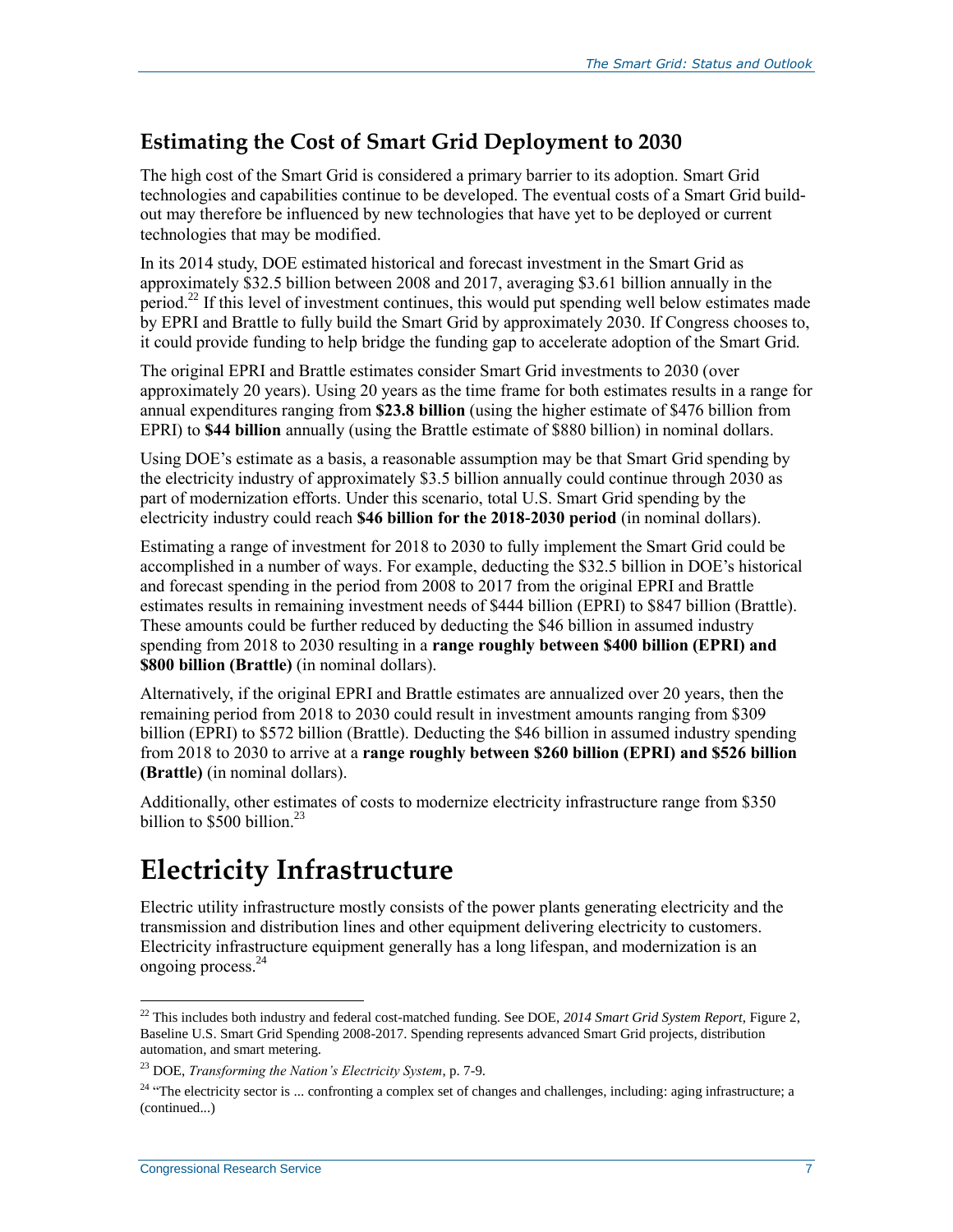As of 2014, there were more than 3,300 electricity providers—comprised of 2,012 *publiclyowned utilities* (POUs), 187 *investor-owned utilities* (IOUs), 876 *co-operative electric utilities* (co-ops), 218 *power marketers*, and nine *federal power agencies* (FPAs)—serving almost 148 million customers.<sup>25</sup> IOUs had about 52% of electric industry electricity sales in 2014, followed by power marketers with 20%, POUs with 15%, co-ops with 11%, and FPAs with 1%.<sup>26</sup> Most electricity infrastructure is financed by private sector investment and is built by IOUs, POUs, and co-ops. The cost of capital can vary according to several factors, including by type of electricity provider.

### **Electricity Providers and Sources of Infrastructure Funding**

Different electricity providers have different sources of financing to fund electric infrastructure development and are subject to different oversight and regulatory requirements.

POUs are nonprofit government entities that are member-owned and include local or municipal utilities, public utility districts and public power districts, state authorities, irrigation districts, and joint municipal action agencies.<sup>27</sup> They obtain their financing for infrastructure from the sale of tax-free general obligation bonds and from revenue bonds secured by proceeds from the sale of electricity. New bond issues for public power in 2016 were expected to be \$7 billion and are estimated to have averaged between \$10 billion and \$13 billion over the last 10 years.<sup>28</sup> This would include all public power infrastructure investments, not just Smart Grid modernization.

Electric power IOUs are privately owned, for-profit entities that operate in almost all U.S. states. Many IOUs provide services for the generation, transmission, and distribution of electricity.<sup>29</sup> Capital expenditures by IOUs were estimated at  $$120.8$  billion in 2016.<sup>30</sup> DOE reports that Smart Grid investments by IOUs in electric delivery systems averaged \$8.5 billion annually for transmission system upgrades and \$17 billion annually for distribution system upgrades from 2003 to 2012 (in 2012 dollars).<sup>31</sup>

l

<sup>(...</sup>continued)

changing generation mix; [and] growing penetration of variable generation." DOE, *Transforming the Nation's Electricity System*, p. S-1.

<sup>25</sup> American Public Power Association, *U.S. Electric Utility Industry Statistics, 2014*, 2016, http://appanet.files.cmsplus.com/PDFs/Directory%20-%20Statistical%20Report.pdf.

<sup>26</sup> American Public Power Association, *U.S. Electric Utility Industry Statistics*.

<sup>27</sup> DOE, *A Primer on Electric Utilities, Deregulation, and Restructuring of U.S. Electricity Markets*, May 2002, http://www.pnl.gov/main/publications/external/technical\_reports/PNNL-13906.pdf. "Local, or municipal, utilities were established to provide service to their communities and nearby consumers at cost.... State authorities ... are agencies of their respective State governments. Irrigation districts are primarily located in the western United States.... They were organized by local citizens initially to manage water resources for agricultural purposes. Because electricity is integral to this function, many also provide retail electric service.... Some States have created joint municipal action agencies for the purpose of constructing power plants and purchasing wholesale power for resale to municipal distribution utilities participating in the organization." U.S. Energy Information Administration, *Electric Power Industry Overview 2007*, 2007, http://www.eia.gov/electricity/archive/primer/.

<sup>&</sup>lt;sup>28</sup> Email from Desmarie Waterhouse, Vice President of Government Relations and Counsel, American Public Power Association, February 24, 2017.

<sup>29</sup> DOE, *A Primer on Electric Utilities*.

<sup>30</sup> EEI, *Delivering America's Energy Future*, February 8, 2017, http://www.eei.org/resourcesandmedia/ industrydataanalysis/industryfinancialanalysis/Documents/Wall\_Street\_Briefing.pdf.

<sup>31</sup> DOE, *2014 Smart Grid System Report*, p. 3.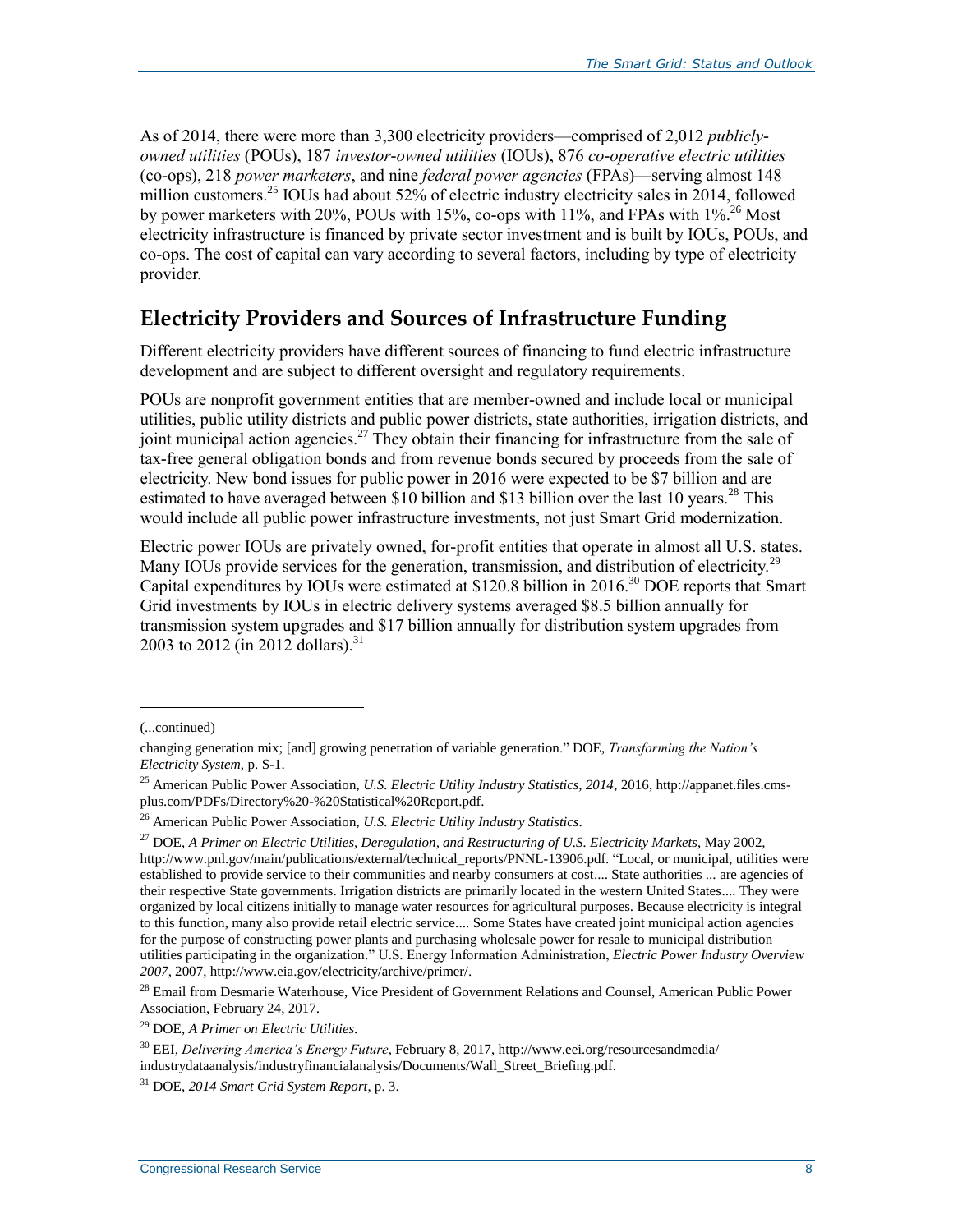IOUs raise funds from stock and corporate bond issues and bank loans. Some IOUs operate in states with competitive regional markets for power generation, administered by a Regional Transmission Organization, subject to oversight from FERC over wholesale rates.<sup>32</sup> Interstate transmission projects generally require rates for cost recovery from customers to be approved by FERC.<sup>33</sup> Other IOUs are regulated by state commissions and must gain approval for infrastructure projects, as cost recovery is from customers through utility rates. IOU credit ratings have "steadily declined" over the past 30 years,<sup>34</sup> and the cost of capital for IOU infrastructure projects can be higher than for POUs.<sup>35</sup>

Co-ops generally operate in rural areas with relatively low numbers of customers per transmission mile.<sup>36</sup> They are incorporated under state laws and are governed by the organization's board of directors elected by the members. Co-ops are owned by the consumers they serve, and as nonprofit entities, they are required to provide electric service to their members at cost. The Rural Utilities Service (RUS) of the U.S. Department of Agriculture and the National Rural Utilities Cooperative Finance Corporation are important sources of debt financing for co-op infrastructure projects.<sup>37</sup> The RUS electric program<sup>38</sup> has a \$5.5 billion annual loan budget authority for financing all electric infrastructure in rural areas, which would likely include Smart Grid technologies. 39

FPAs are part of several U.S. government agencies: the Army Corps of Engineers, the Bureau of Indian Affairs and the Bureau of Reclamation under the Department of the Interior, the Power Marketing Administrations under the DOE (Bonneville, Southeastern, Southwestern, and Western), $40$  and the Tennessee Valley Authority (TVA). $41$  TVA is a self-financing government corporation, funding operations through electricity sales and bond financing. In order to meet its future capacity needs, fulfill its environmental responsibilities, and modernize its aging

 $32$  Regional Transmission Organizations "coordinate, control, and monitor the operation of the electric power system within their territory [and] engage in regional planning to make sure the needs of the system are met with the appropriate infrastructure." DOE, *United States Electricity Industry Primer*, July 2015, pp. 25-26, https://energy.gov/ sites/prod/files/2015/12/f28/united-states-electricity-industry-primer.pdf.

<sup>33</sup> For further details see CRS Report R42068, *Regulatory Incentives for Electricity Transmission—Issues and Cost Concerns*, by Richard J. Campbell.

<sup>&</sup>lt;sup>34</sup> "Although most utilities still maintain investment grade status (BBB and above) there are currently utilities with 'junk' ratings (BB and below), few utilities rated AA, and no AAA rated utilities." DOE, "QER Public Stakeholder Meeting: Financing Energy Infrastructure (Transmission, Storage, and Distribution)," October 6, 2014, https://www.energy.gov/sites/prod/files/2014/09/f18/Finance%20meeting%20memo%20v18.pdf.

<sup>&</sup>lt;sup>35</sup> "Electric utility costs of capital vary over a fairly wide range depending on the state of the economy, but regardless of absolute values there is typically a 5 percent point spread by which IOU capital charge rates exceed POU capital charge rates." Gerry Braun and Stan Hazelroth, "Energy Infrastructure Finance: Local Dollars for Local Energy," *Electricity Journal*, June 2015, http://www.sciencedirect.com/science/article/pii/S1040619015001104.

<sup>36</sup> DOE, *A Primer on Electric Utilities*.

<sup>37</sup> For further information on farm bill funding for the RUS programs, see CRS Report RL31837, *An Overview of USDA Rural Development Programs*, by Tadlock Cowan.

<sup>&</sup>lt;sup>38</sup> The electric programs offer direct loans, guaranteed loans, and bond and note guarantees. Direct loans under Section 4 of the Rural Electrification Act of 1936, as amended (7 U.S.C. 904), may be used to finance electric distribution, transmission, and generation systems and for demand-side management, energy efficiency and conservation programs, and renewable energy systems to serve rural areas.

<sup>&</sup>lt;sup>39</sup> See Rural Electrification and Telecommunications Loans Program Account, Consolidated Appropriations Act of 2016 (P.L. 114-113).

 $^{40}$  FPA infrastructure budgets (other than TVA) are largely covered under the Water and Dams section of this report.

<sup>&</sup>lt;sup>41</sup> Most federal power plants are hydroelectric projects designed for flood control, irrigation purposes, and (pursuant to statutory obligations) supplying wholesale power to publicly owned utilities and electric cooperatives.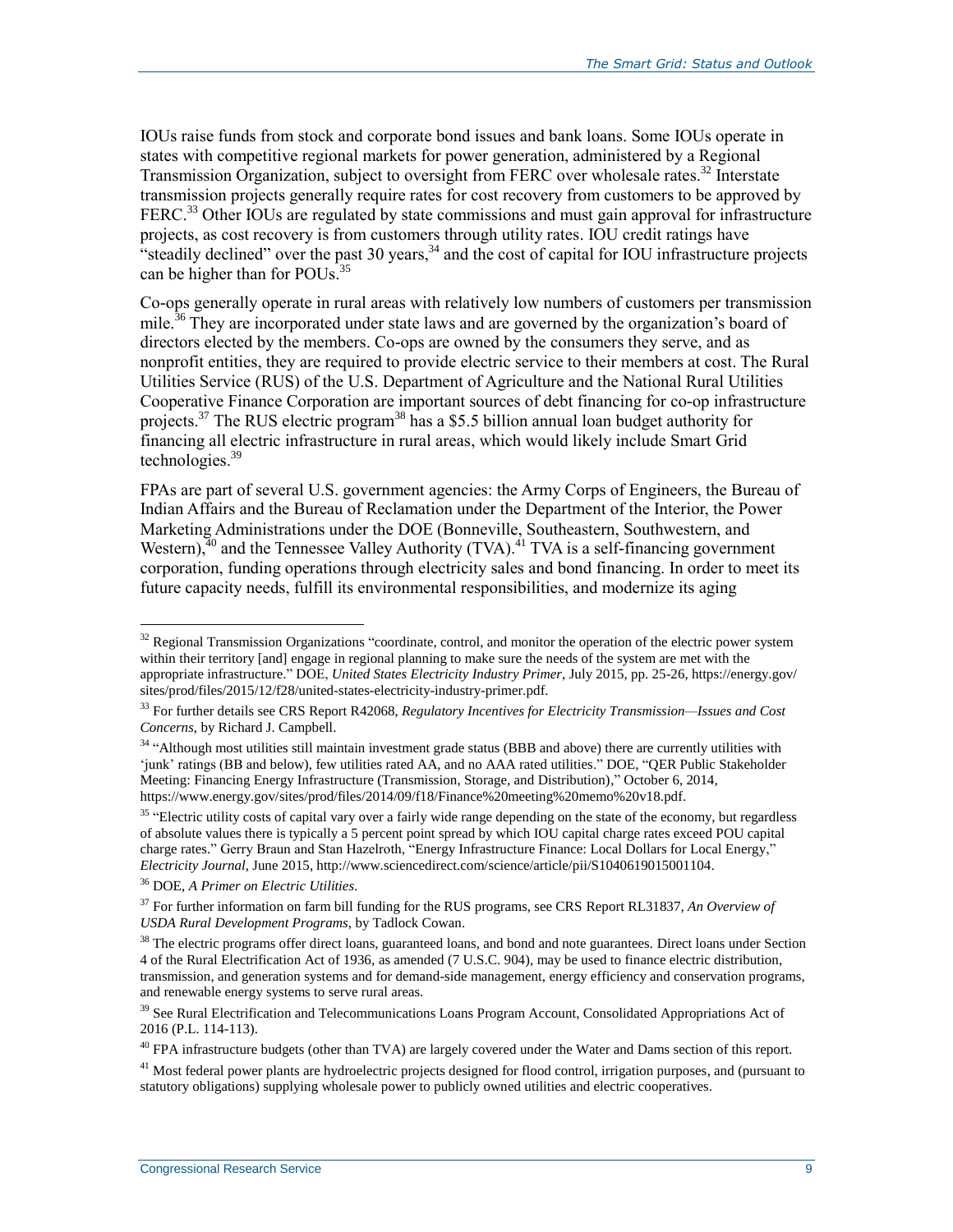generation system, TVA uses integrated resource plans to map out infrastructure needs and  $\csc^{42}$  TVA's financial statement lists \$2.1 billion in construction expenses for FY2017,<sup>43</sup> which likely includes Smart Grid innovations as part of TVA's Grid Modernization program.<sup>44</sup>

# **The Smart Grid as Enabler or a Result of Change?**

Most electric utilities appear to view Smart Grid systems positively, even with the added concerns for cybersecurity. Cost of operations could be reduced and system resiliency improved by further integration of automated switches and sensors, even considering the cost of a more cybersecure environment. But with the potentially high costs of a formal transition, some see Smart Grid deployment continuing much the same as it has, with a gradual modernization of the system as older components are replaced.

The potential for the Smart Grid to enable change may be most visibly exemplified in the potential to further integrate variable renewable resources at a lower cost. A wider deployment of a "fully functional" Smart Grid could see the renewable generation in one state or region supporting energy needs in another state or region. It is likely that all of the drivers and technologies—from microgrids, energy efficiency, smart appliances, and zero-net energy homes to electric vehicles (EVs) and energy storage—could see more effective deployment at lower cost from an integrated Smart Grid approach.<sup>45</sup>

Modernization of the grid has been accomplished to various degrees as new digital systems replace old analog components. Attempts to introduce some components of the Smart Grid have been deemed successful (e.g., the deployment of synchrophasors providing real-time information on system power conditions and the replacement of old inverters on solar photovoltaic systems with smart inverters capable of disconnecting from the grid during times of power interruption).<sup>46</sup> But introduction of other components have been problematic. Smart meters have run into cost and performance issues and resistance to the technology (generally from concerns of some customers over potential health impacts of radio wave emissions).<sup>47</sup>

### **Potential Drivers of New Infrastructure Spending**

A number of near-term trends—including technology, environmental concerns, and consumer interest regulation—are leading to more industry investments in the Smart Grid.

 $\overline{a}$ <sup>42</sup> For more details, see CRS Report R43172, *Privatizing the Tennessee Valley Authority: Options and Issues*, by Richard J. Campbell.

<sup>43</sup> TVA, *Financial Statements*, 2017, http://www.snl.com/IRW/AsReported/4063363/Index.

<sup>44</sup> Tennessee Valley Authority, *Grid Modernization*, 2018, http://152.87.4.98/environment/technology/smart\_grid.htm.

<sup>45</sup> These technologies are discussed further in CRS Report R43742, *Customer Choice and the Power Industry of the Future*, by Richard J. Campbell.

<sup>&</sup>lt;sup>46</sup> Smart inverters can also smooth the swings in power flow due to intermittent power generation from solar photovoltaic operation. Herman K. Trabish, "Smart Inverters: The Secret to Integrating Distributed Energy onto the Grid?," Utility Dive, June 4, 2014, https://www.utilitydive.com/news/smart-inverters-the-secret-to-integratingdistributed-energy-onto-the-grid/269167/.

<sup>47</sup> American Cancer Society, "Smart Meters," 2018, https://www.cancer.org/cancer/cancer-causes/radiation-exposure/ smart-meters.html. Smart meters emit the same type of radiofrequency (RF) waves as cell phones and wi-fi devices. The American Cancer Society notes that, "because the amount of RF radiation you could be exposed to from a smart meter is much less than what you could be exposed to from a cell phone, it is very unlikely that living in a house with a smart meter increases risk of cancer."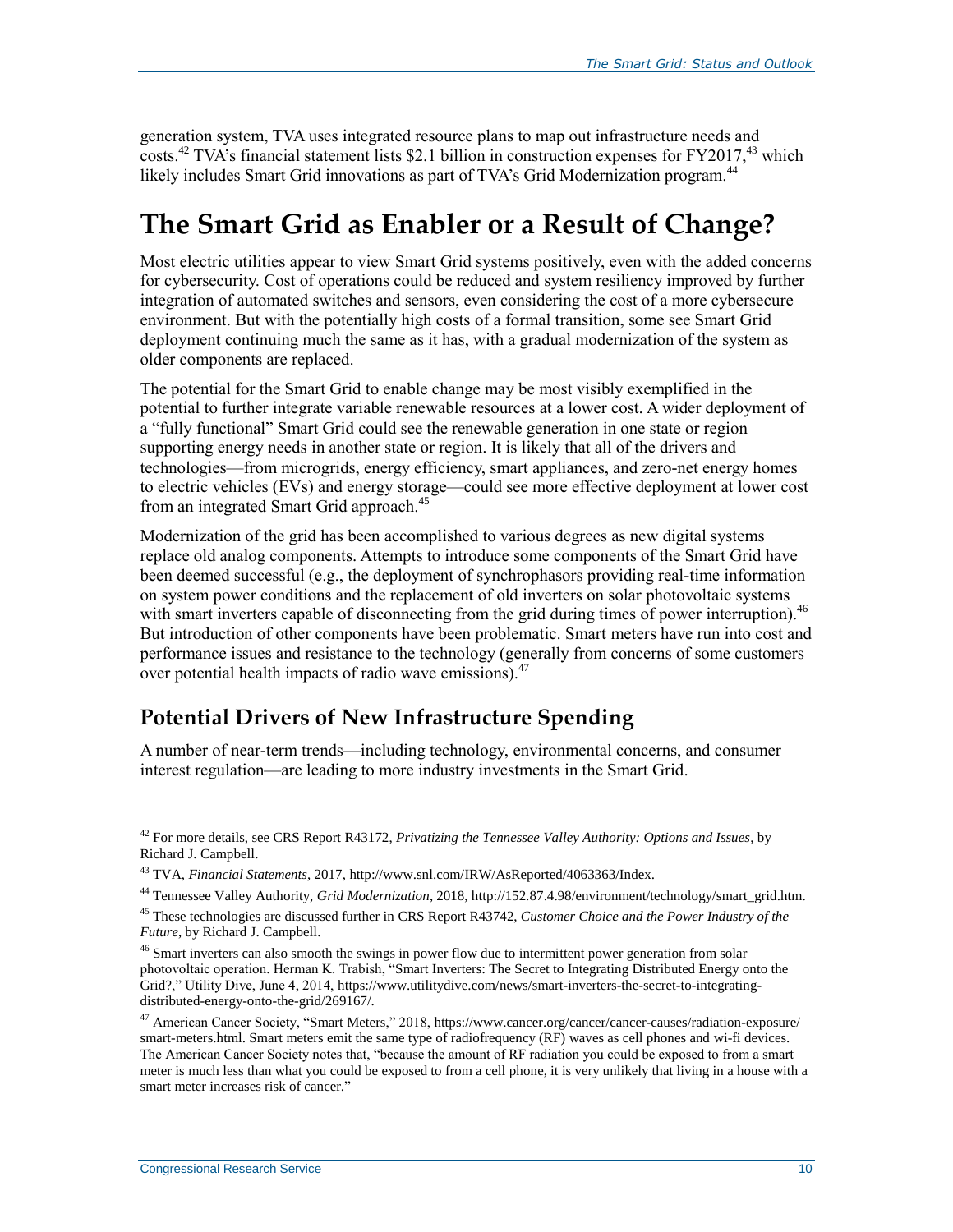#### **Electric Vehicles and Climate Change**

One area with the potential for increased electricity consumption is transportation. A growing number of automobile manufacturers are introducing plug-in EVs. Some utilities are considering whether EVs will be a longer term means for addressing increasing electricity demand and provide opportunities for vehicle-to-grid energy storage and related services.<sup>4</sup>

However, obstacles exist to the wider adoption of EVs, such as high cost and the limited range for EV travel. Building out a national infrastructure for EV charging—whether built by electric utilities or some other entity—might address some of this concern. Regulatory issues have also been raised as regards the sale of electricity from private owners of EV charging stations (including the question of whether a sale of electricity from an EV charging station is a "sale for resale" and, as such, subject to laws governing electric utilities). Some state jurisdictions have moved to prevent classification of EV charging stations as electric utilities.

A recent United Nations study predicted an almost complete transition of U.S. automobiles from internal combustion engines to EVs by 2050, should that be a policy goal for carbon dioxide reduction.<sup>49</sup> Recent events add credence to that study as several nations have looked at greenhouse gas emissions reduction and climate change goals. In 2017, Swedish car maker Volvo announced plans to phase out cars solely powered by internal combustion engines beginning around 2019, after which all vehicles Volvo produces will be electric-gas hybrids or EVs.<sup>50</sup> General Motors made a similar announcement in October 2017, revealing its plans for 20 allelectric vehicle models to be sold globally by 2023. These moves come as China, Britain, and France have indicated or announced plans to ban gasoline-fueled vehicles in the next 20 years.<sup>51</sup>

The readiness of the grid to accept EVs is another issue.<sup>52</sup> Some state and utility jurisdictions may be better able to accommodate the needs, and potentially benefit from energy storage attributes of EVs, than others. Charging and discharging of EV batteries will primarily affect electricity distribution systems where EVs will be parked or garaged, and this is where major infrastructure modifications may be needed. If EV charging takes place mostly at night, then electric utilities may potentially benefit if demand for power is increased.<sup>53</sup>

#### **Customer-Focused Programs**

 $\overline{a}$ 

The ability of customers to take advantage of real-time pricing programs to reduce consumer cost and energy demand depends on the deployment of smart technologies and program approval by

<sup>&</sup>lt;sup>48</sup> Under this concept, EV batteries could eventually be used as storage of off-peak energy for the grid and help provide demand response when the vehicles are not in use.

<sup>&</sup>lt;sup>49</sup> United Nations, Sustainable Development Solutions Network and Institute for Sustainable Development and International Relations, *Pathways to Deep Decarbonization*, July 8, 2014, http://unsdsn.org/wp-content/uploads/2014/ 09/DDPP\_Digit.pdf.

<sup>50</sup> Volvo Car Group, "Volvo Cars to Go All Electric," press release, July 5, 2017, https://www.media.volvocars.com/ global/en-gb/media/pressreleases/210058/volvo-cars-to-go-all-electric.

<sup>51</sup> Nathan Bomey, "General Motors to Switch to Electric Vehicles as Gas Vehicles Die a Slow Death," *USA Today*, October 2, 2017, https://www.usatoday.com/story/money/cars/2017/10/02/gm-electric-vehicles/722896001/.

<sup>&</sup>lt;sup>52</sup> Robert Walton, "Time Not on Their Side: Utilities Ill-Prepared for EV Demand, SEPA Finds," Utility Dive, March 21, 2018, https://www.utilitydive.com/news/time-not-on-their-side-utilities-ill-prepared-for-ev-demand-sepa-finds/ 519530/.

<sup>53</sup> Nick Stockton, "Electric Cars Could Destroy the Electric Grid—or Fix It Forever," *Wired*, February 3, 2018, https://www.wired.com/story/electric-cars-impact-electric-grid/.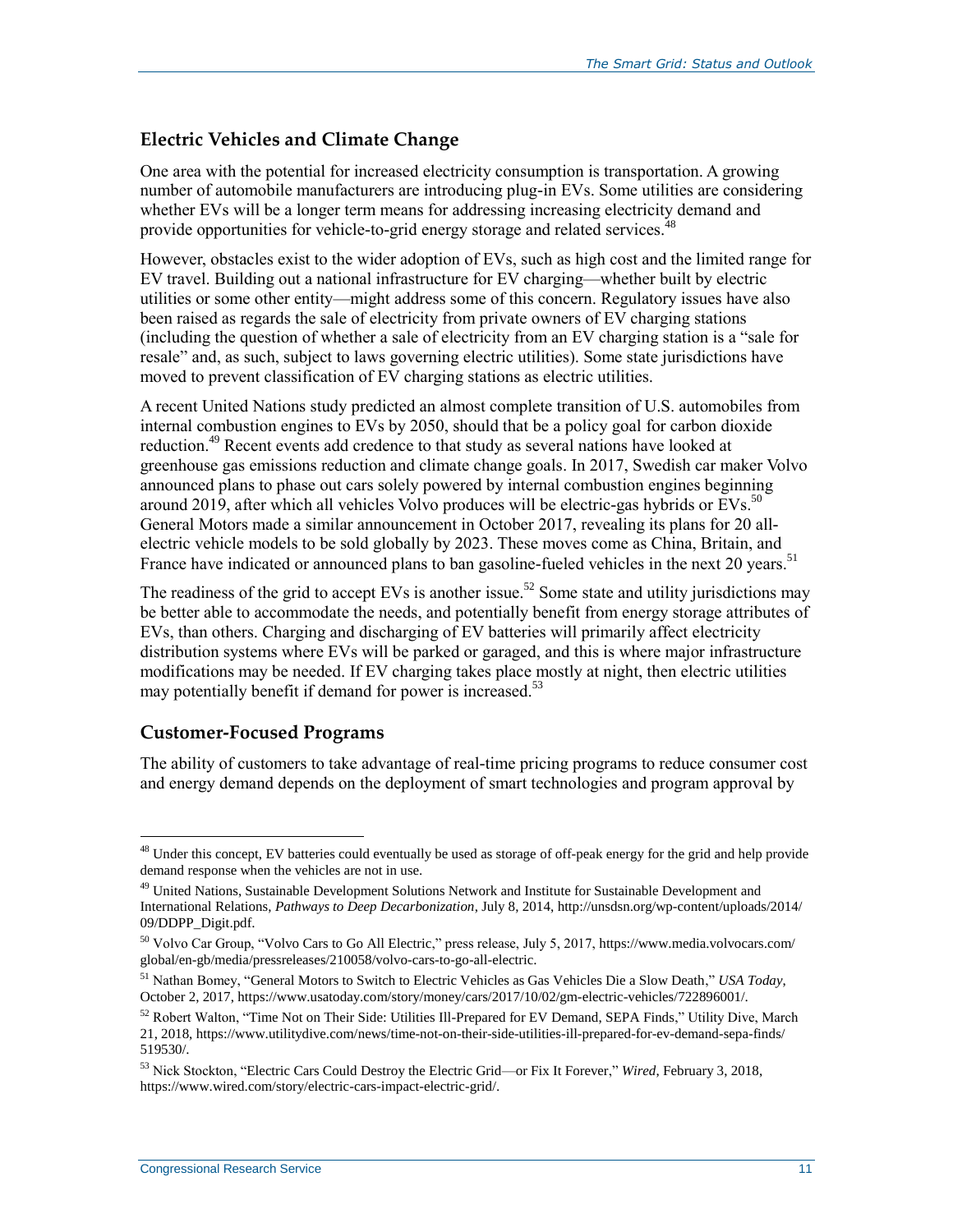regulatory jurisdictions. Such programs have been shown to result in significant customer savings and are dependent on Smart Grid sensors, controls, and metering technologies.<sup>54</sup>

Grid modernization programs are likely to extend beyond the grid's operational needs and better enable customers to manage their energy choices.

Grid modernization investments in reliability and adaptability, and price responsive demand, are the building blocks to a grid that best serves the customer needs for power. Power system investments, especially in the delivery system, consider financial and physical factors to reflect planning and operating considerations. Selecting from among alternatives should be based on the expected net benefits to the customer, which includes, but is not restricted to, current supply costs. Customers responding to prices based on marginal supply costs provide signals to what aspects of grid modernization are most essential, and many elements of grid modernization are needed to achieve the desired level of price response.<sup>55</sup>

# **Major Smart Grid Concerns**

This section discusses some of the major concerns expressed about Smart Grid adoption. While other potential issues exist, most electric utilities appear to view the intelligence and communications capabilities of Smart Grid systems positively with regard to the potential benefits of Smart Grid adoption discussed earlier in this report.

### **Cybersecurity**

Smart Grid modernization ensues as upgrades to electric power infrastructure are added. Substations are being automated with superior switching capabilities to enhance current flows and control of the grid. Devices called "phasor measurement units" are also being added to substations to make time- and location-specific measurements of transmission line voltage, current, and frequency (i.e., synchrophasor measurements made on the order of 30 times per second instead of data measured once every two to four seconds by current industrial control systems), providing better tools to improve power system reliability.

While these new components may add to the ability to control power flows and enhance the efficiency of grid operations, they also potentially increase the susceptibility of the grid to cyberattack. Other aspects of Smart Grid systems, such as wireless and two-way communications through internet-connected devices, can also increase cybersecurity vulnerabilities. The potential for a major disruption or widespread damage to the nation's power system from a large-scale cyberattack has increased focus on the cybersecurity of the Smart Grid.<sup>56</sup>

The speed inherent in the Smart Grid's enabling digital technologies may also increase the chances of a successful cyberattack, potentially exceeding the ability of the defensive system and defenders to respond. Such scenarios may become more common as machine-to-machine

<sup>54</sup> Environmental Defense Fund, "New Smart Meter Data Shows Potential of Real-Time Pricing to Lower Electric Bills," press release, November 14, 2017, https://www.edf.org/media/new-smart-meter-data-shows-potential-real-timepricing-lower-electric-bills.

<sup>55</sup> U.S. Congress, House Committee on Energy and Commerce, Subcommittee on Energy, *Modernizing Energy and Electricity Delivery Systems: Challenges and Opportunities to Promote Infrastructure Improvement and Expansion*, statement from Michael Howard, Electric Power Research Institute, 115<sup>th</sup> Cong., 2<sup>nd</sup> sess., February 15, 2017, H.Hrg 115-IF03.

<sup>56</sup> For more details, see CRS Report R43989, *Cybersecurity Issues for the Bulk Power System*, by Richard J. Campbell.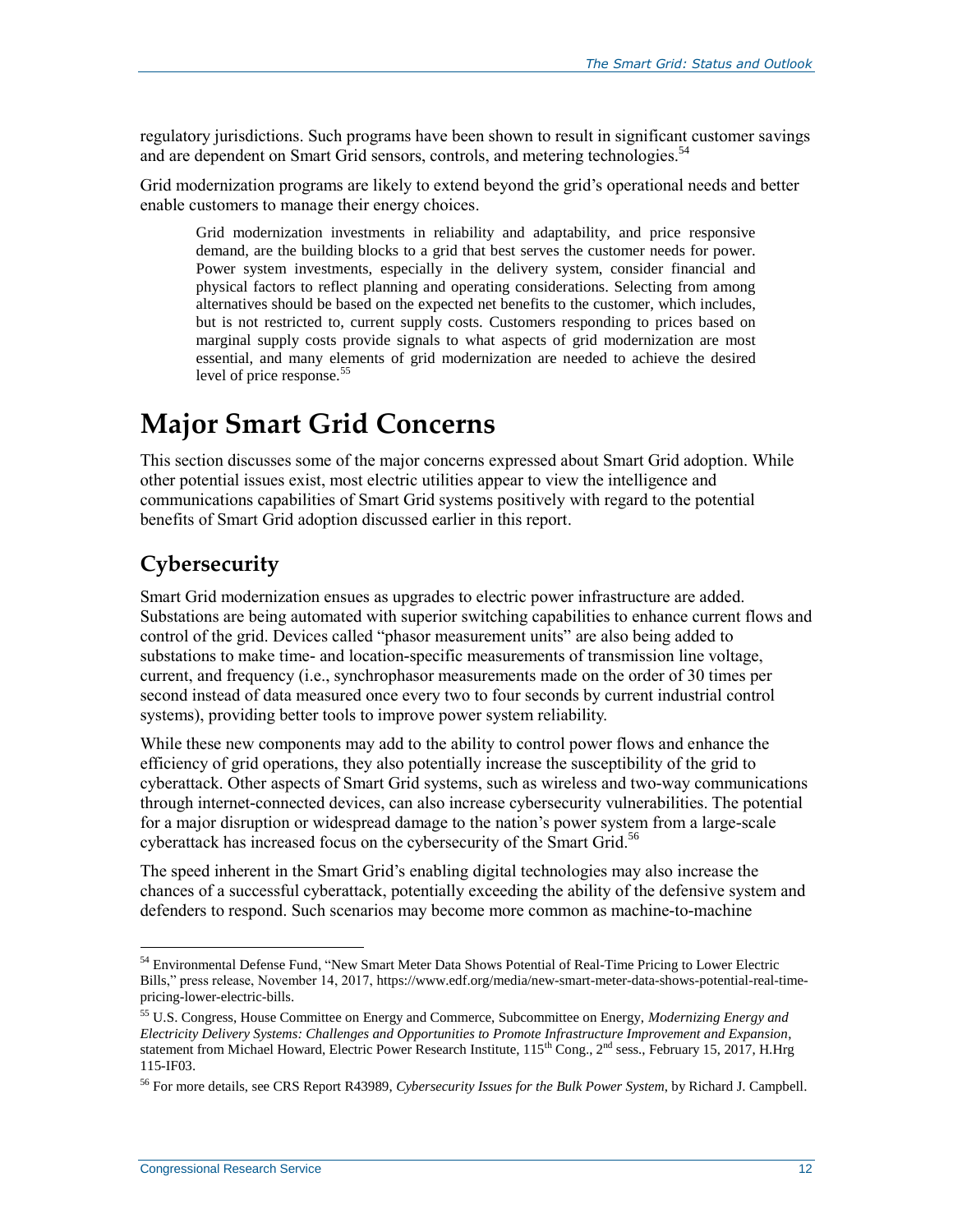interfaces enabled by artificial intelligence (AI) are being integrated into cyber defenses. However, AI systems learn from experience and may be of limited use in cybersecurity defenses.

Unfortunately, machine learning will never be a silver bullet for cybersecurity compared to image recognition or natural language processing, two areas where machine learning is thriving. There will always be a person who tries to find issues in our systems and bypass them. Therefore, if we detect 90% attacks today, new methods will be invented tomorrow. To make things worse, hackers could also use machine learning to carry out their nefarious endeavors.<sup>5</sup>

Thus, one could envision a scenario where AI may be susceptible to intrusion feints, which may cause systems to protect against false or disguised cyberattacks, potentially allowing an attack focused along another path to continue.

DOE and the electric utility industry continue to work cooperatively to address these and other cybersecurity concerns.

As the Sector-Specific Agency ... for electrical infrastructure, DOE ensures unity of effort and serves as the day-to-day federal interface for the prioritization and coordination of activities to strengthen the security and resilience of critical infrastructure in the electricity subsector. Our ongoing collaboration with vendors, utility owners, and operators of the electricity and oil and natural gas sectors strengthens the cybersecurity of critical energy infrastructure against current and future threats.<sup>5</sup>

### **Privacy and Customer Data**

The sharing of information in applications used by the Smart Grid has raised questions on the safety of that information. Security of customer information in wireless applications and how personal data characteristics (such as customer usage information) can be protected are issues often mentioned in discussions of the Smart Grid and cybersecurity. Proposed solutions include encryption of data (with limited decryption for data checking), aggregation of data at high levels to mask individual usership, limiting the amount of data to just information needed for billing purposes, and real-time monitoring of these networks. But even these methods might not be enough to guard against a sophisticated intruder. The development of Smart Grid standards governing the collection and use of customer data may be a possible next step.<sup>59</sup>

If customers participate in demand-side management programs, then customer usage data can provide a wealth of information for a variety of programs for interruptible loads or time-of-use rates. But customer-specific data stored in home area networks (HANs)—or customer-specific data communicated between the HAN and distribution utility (or load aggregator)—must be secure to protect the privacy of information. EVs may offer another potential payload of data on

<sup>57</sup> Alexander Polyakov, "The Truth About Machine Learning In Cybersecurity: Defense," *Forbes*, November 30, 2017, https://www.forbes.com/sites/forbestechcouncil/2017/11/30/the-truth-about-machine-learning-in-cybersecuritydefense/2/#68f33298416c.

<sup>58</sup> DOE, "Cybersecurity for Critical Energy Infrastructure," 2018, https://www.energy.gov/oe/activities/cybersecuritycritical-energy-infrastructure.

<sup>&</sup>lt;sup>59</sup> "The Office of Electricity Delivery and Energy Reliability and the Federal Smart Grid Task Force have facilitated a multi-stakeholder process to develop a Voluntary Code of Conduct (VCC) for utilities and third parties providing consumer energy use services that addresses privacy related to data enabled by smart grid technologies. Industry stakeholders attended open meetings and participated in work group activities to draft the VCC principles." DOE, "Data Privacy and the Smart Grid: A Voluntary Code of Conduct," https://www.energy.gov/oe/downloads/dataprivacy-and-smart-grid-voluntary-code-conduct.